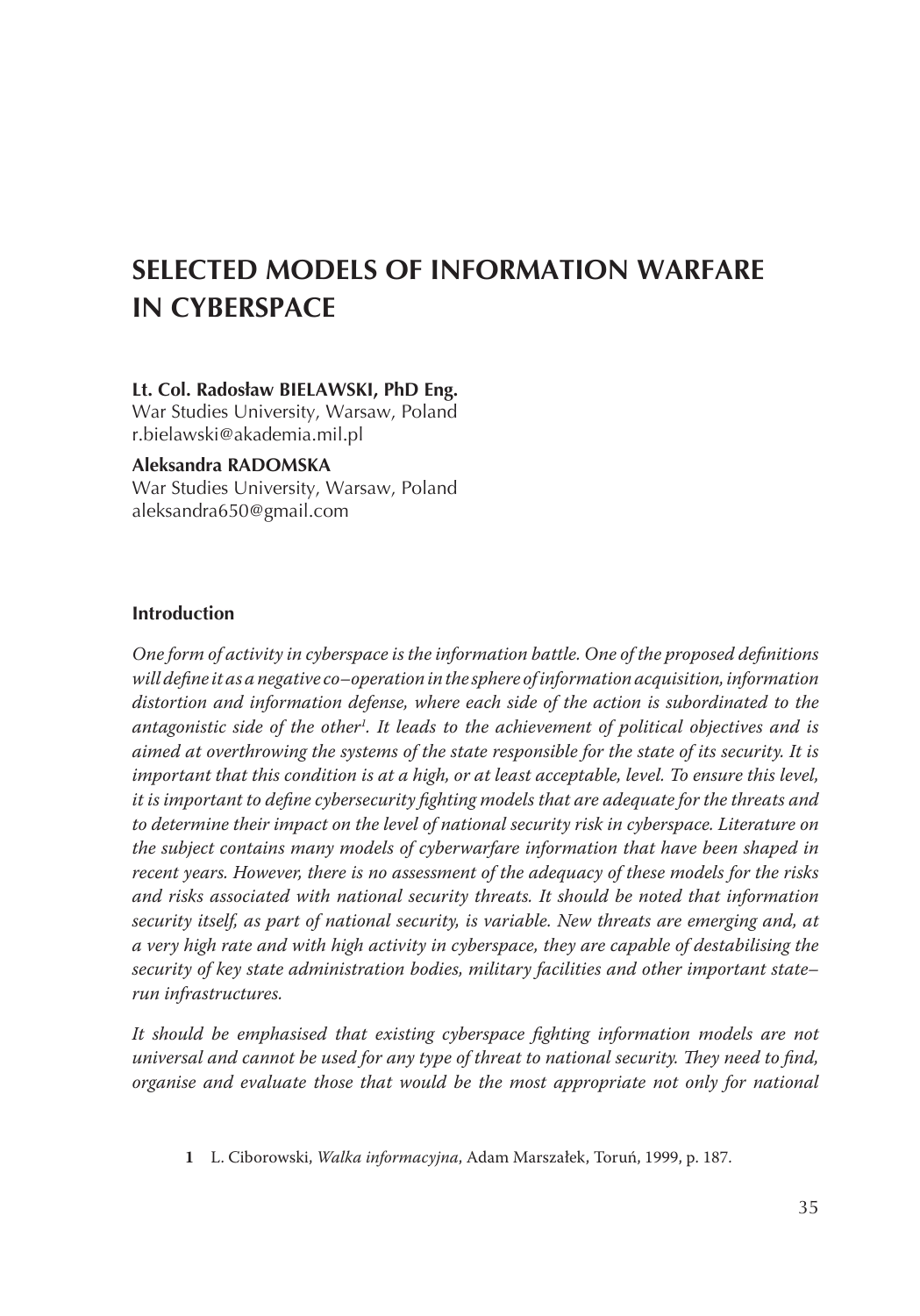*security threats but also for geopolitical determinants. Assumptions for the research and its results are a noticeable increase in the number of cyberattacks, some of which are important from the point of view of national security – the military system and critical infrastructure elements of the state.*

*The following subject of the research was adopted in the article – models of information fight, related to threats to national security coming from / to cyberspace. The purpose of scientific research is to define models of information combat and to determine the suitability and evaluation of these models for the purpose of evaluating the risks of national security threats. Identifying the subject and objectives of the research led to a general research question: What appropriate models of information fight in cyberspace can be defined and used for the risks of national security threats? The research method applied theoretical methods (analysis, synthesis, generalisation, abstraction, inference, analogy and comparison) as well as the empirical method of dialogue and the method of participant observation.*

**Key words:** cyberspace, information models, national security, military system, critical infrastructure

### **The Decapitation Theory and The Warden Model**

A basic, yet universal, tool for examining the course of any contemporary conflict is the concept developed by Colonel John Warden<sup>2</sup>. It is known as the "five dimensions", "five circles" or "five rings" (Figure 1) defined by Warden based on the experiences of the Gulf War , and in the domestic literature of the information war continued by Professor Piotr Sienkiewicz . It implies the existence of five dimensions through which it is possible to influence the opponent. They are: land, sea, air space, space and cyber space.

 J. Warden, *The Enemy as System, Maxwell 1995*, http://www.airpower.maxwell.af.mil/ airchronicles/apj/apj95/spr95\_files/warden.htm [accessed: 23.04.2017].

 W. Krautz, *Piąty wymiar walki, czyli logiczne konsekwencje modelu Wardena*, http:// xportal.pl/?p=2110 [accessed: 28.06.2017].

 P. Sienkiewicz, *Wizje i modele wojny informacyjnej* [in:] *Społeczeństwo informacyjne – wizja czy rzeczywistość?, Main Library of AGH University of Science and Technology*, Cracow, 2003, p. 375.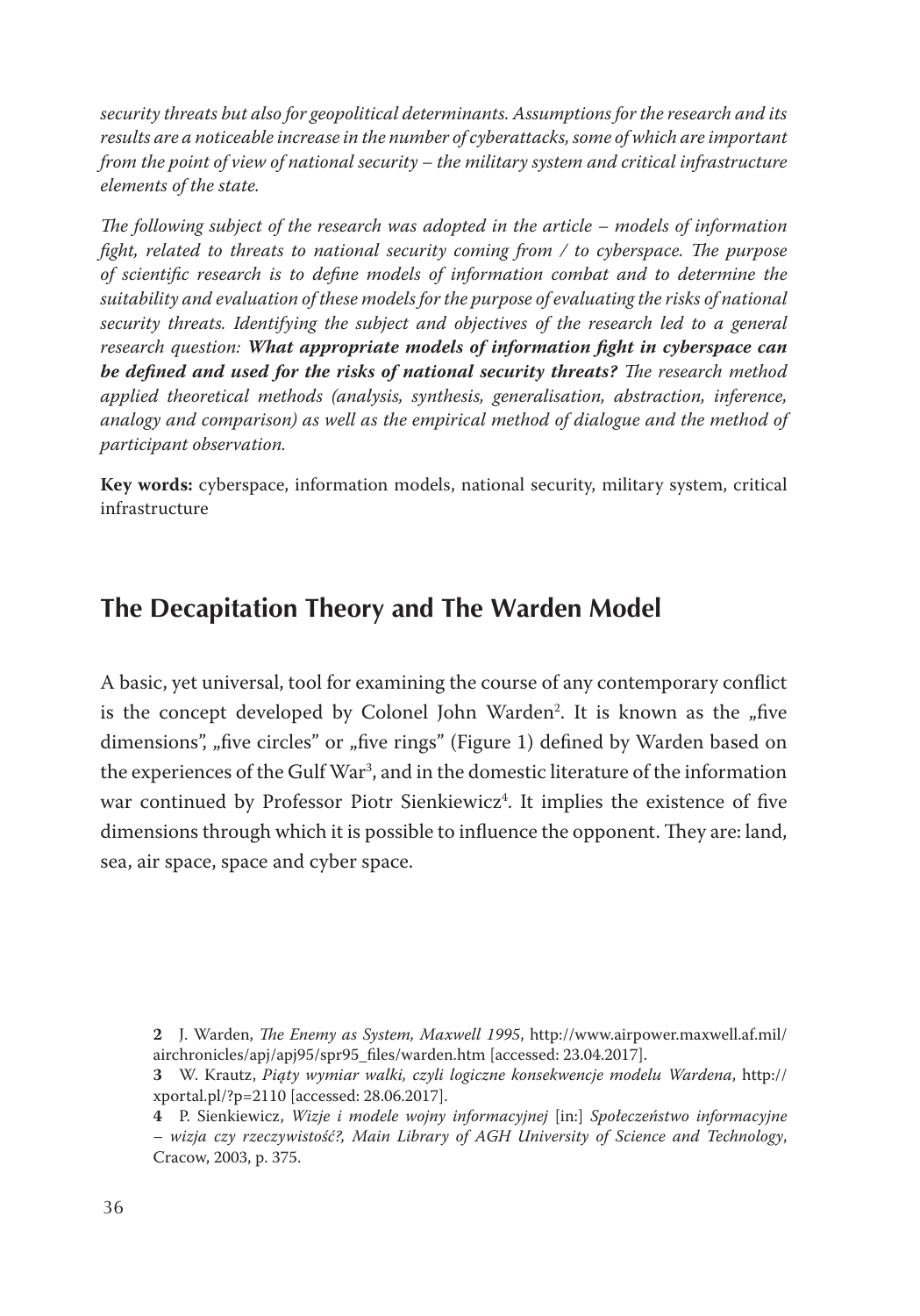

Source: my own work based on P. Sienkiewicz, *Visions and models of war*..., op. cit., p. 375. *Fig. 1. The "five dimensions" of a battle according to Warden*

According to Warden's theory, the opponent is understood as a system and has been compared to the functioning of the human organism. It consists of interrelated circles that perform complex roles that form the systemic whole of an organisation, state, criminal gang, or organised terrorist group. The enemy side was defined as:

- **defence systems** defined as a component of actors, which include all the forces and means used to defend the state from the enemy, such as the armed forces and other services such as the police, the guard (e.g. border);
- **society** defined as population, demographic groups, classes and social elites;
- **infrastructure** defined as the critical infrastructure of the state, the physical elements that determine its existence and the smooth functioning of a given activity, e.g. roads, airports, factories;
- **basic institutions** defined as a component in which processes to meet the needs of the organic population, such as electricity, gas, water, oil, cash resources, food supplies,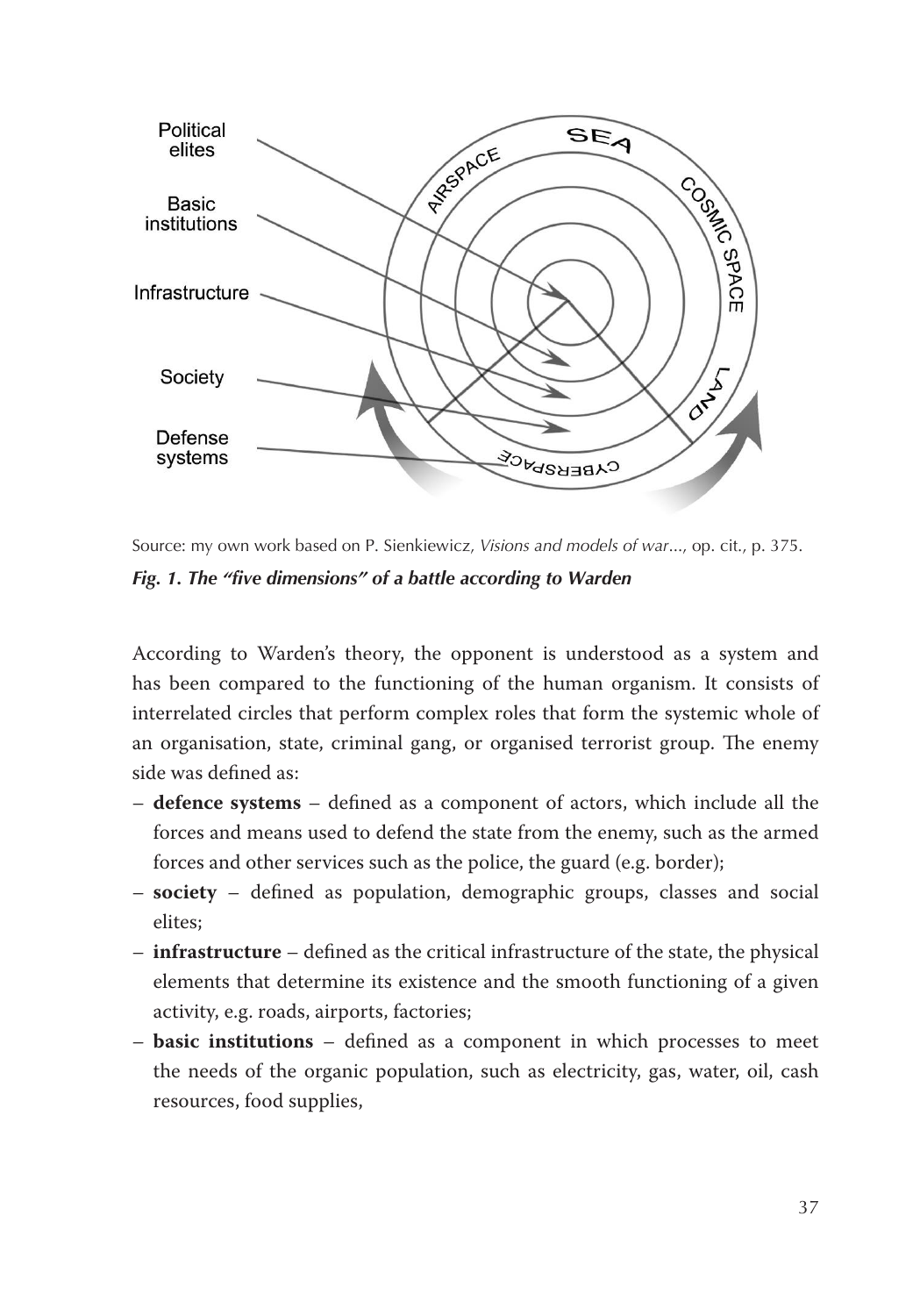– **political elite** – defined as a component of the highest level of leadership, leadership, or command at strategic level, e.g. in the case of the functioning of the state, it may be the government<sup>5</sup>.

The theory is that defence systems recognised as the first outer circle can be destroyed using a variety of military means from each space in addition to the cybernetic environment. Cyberspace, due to the characteristics that distinguish it, can penetrate the other rings, causing destructive impact on the opponent. It is a "field of information war", allowing for free circulation of information. All of the activities that comprise the essence of information conflicts can be divided into offensive (defensive) and defensive (targeted towards the planned attack) and deemed necessary to achieve the desired advantage in the information area over the opponent. Its purpose is to achieve the intended political priorities. With regard to the information presented in the framework of the Information Fight, one can distinguish two basic assumptions which lead to:

- destroying the impact and degradation of the information resources of the opposite party and any information systems used by it;
- guaranteeing the security of their own resources and information systems, eliminating the likelihood of cyberattacks on them<sup>6</sup>.

## **Dugin's Eurasian and Atlantic Model**

In order to understand the Eurasian model of information struggle, it is necessary to first understand the essence of the ideological movement, which is promoted by Alexander Dugin, the Russian historian of religion, philosopher, journalist and international affairs expert. His theory is based on geopolitical considerations. Their genesis is a fundamental work in this field. *The Geographic Axis of History* by Halford Mackinder. It is a collection of reflections on the relationships between geography, history and politics. In Mackinder's paper, Mackinder assumes that the natural environment is to be under the absolute control of man, although

 W. Scheffs, *Automatyzacja działań urządzeń elektronicznych w środowisku cyberprzestrzeni i walki elektronicznej*, Journal of KONBiN, 2011, 3(19), p. 127.  P. Sienkiewicz, *Wizje i modele wojny*…, op. cit. , p. 375.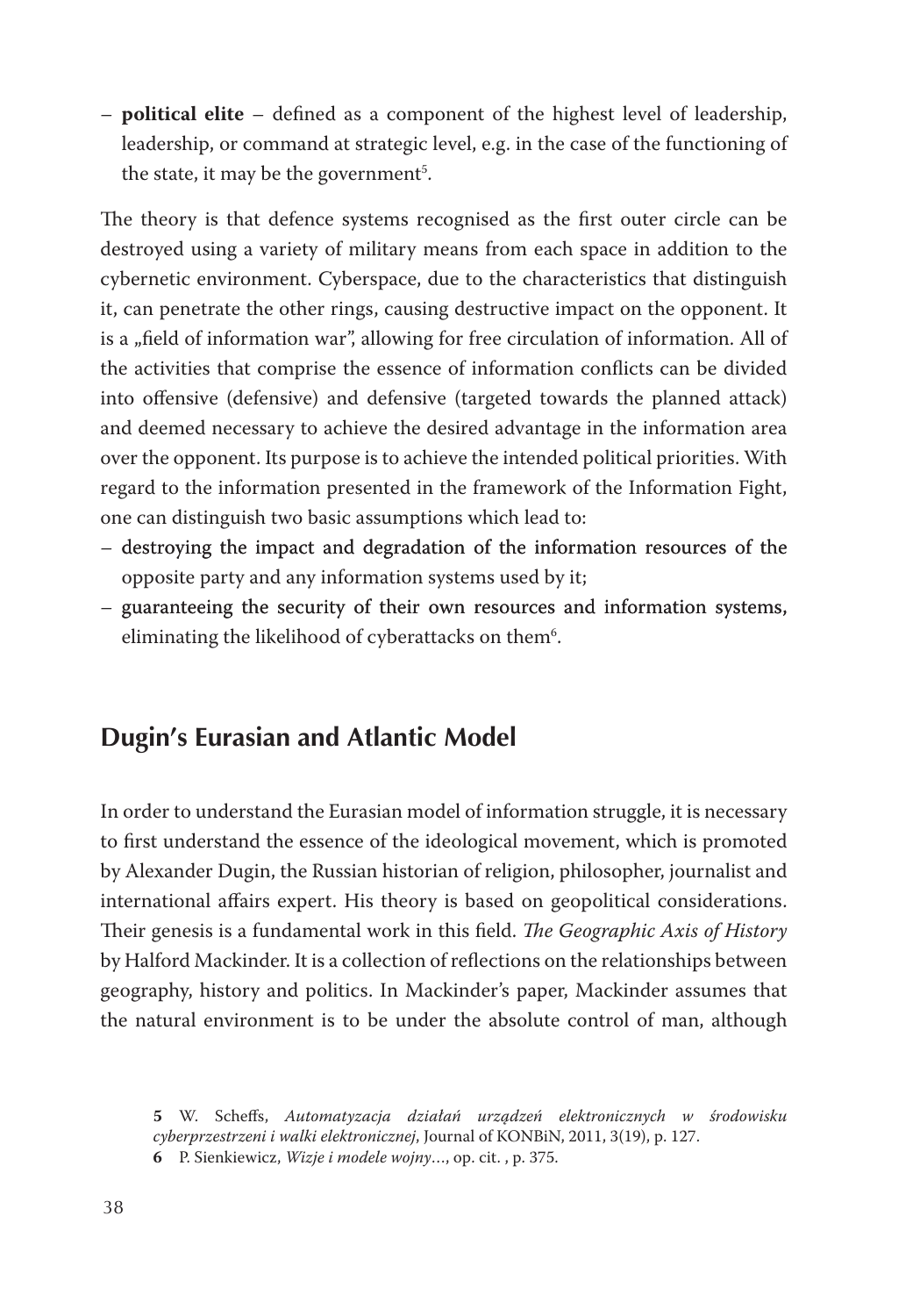ultimately this relationship turns out to be mutual. The continents are small islands in the universe of the ocean. According to Mackinder, land control provides control and dominance over the sea. The key to global policy from the European perspective is the Eurasian region of the Great Steppe, which the author calls Heartland (the heart of the continent). Heartland covers the territory of the north–eastern part of the Eurasian continent; It is a belt of forests and steppes, stretching from Poland and Hungary to Mongolia. Dominating the Island of Europe (Europe–Asia–North Africa) and, according to the Geographic Centre of History, gives you unparalleled control over the entire planet from the mainland. Based on the above assumptions, Dugin made an authoritative approach to the geopolitical aspects of Russia. First and foremost, the motif in his publications is the need to expand the political and military influence of the country. He contends, like Mackinder, that gaining control of Heartland can bring enormous geopolitical benefits. He identifies him with the greatest powers, including the territories of the Russian Empire, the Union of Soviet Socialist Republics and the current Russian Federation<sup>7</sup>. On this basis, he believes that Russia should at all times strive to maintain control and control in this part of the world. Dugin in his thesis notes the existence of power, threatening the rule of land. He recognises it as a civilization that has been naturally shaped to compete for and confront directly with the Eastern powers. He defines it as *Sea Power*, identified with the power of the western hemisphere, that is, the United States. Alexander Dugin states that both civilizations are two hostile camps located on opposite sides of the world. This means that the "power of the sea" (the West) is symmetrically opposed to the "power of the land"<sup>9</sup> (East). Broadly understood strategies of these states are divided by their ideologies. The subordinate areas of Eurasia recognise the values to which they are classified:

– **collectivism** – a view that emphasises the importance of communities and communities in society. Collectivism is the opposite of national individualism

<sup>7</sup> Ibid.

 Talassocracy – the term from ancient Greek, relating to countries wielding power at the sea. Thanks to the desired domination at the sea, they also have power on the land. Contemporary talassocracy means sea domination in the aspects of economy, economics, or the military.

**<sup>9</sup>** Tellurocracy – the term from ancient Greek, relating to countries wielding power and control on the land. Contemporary tellurocracy means land in the aspects of economy, economics, or the military.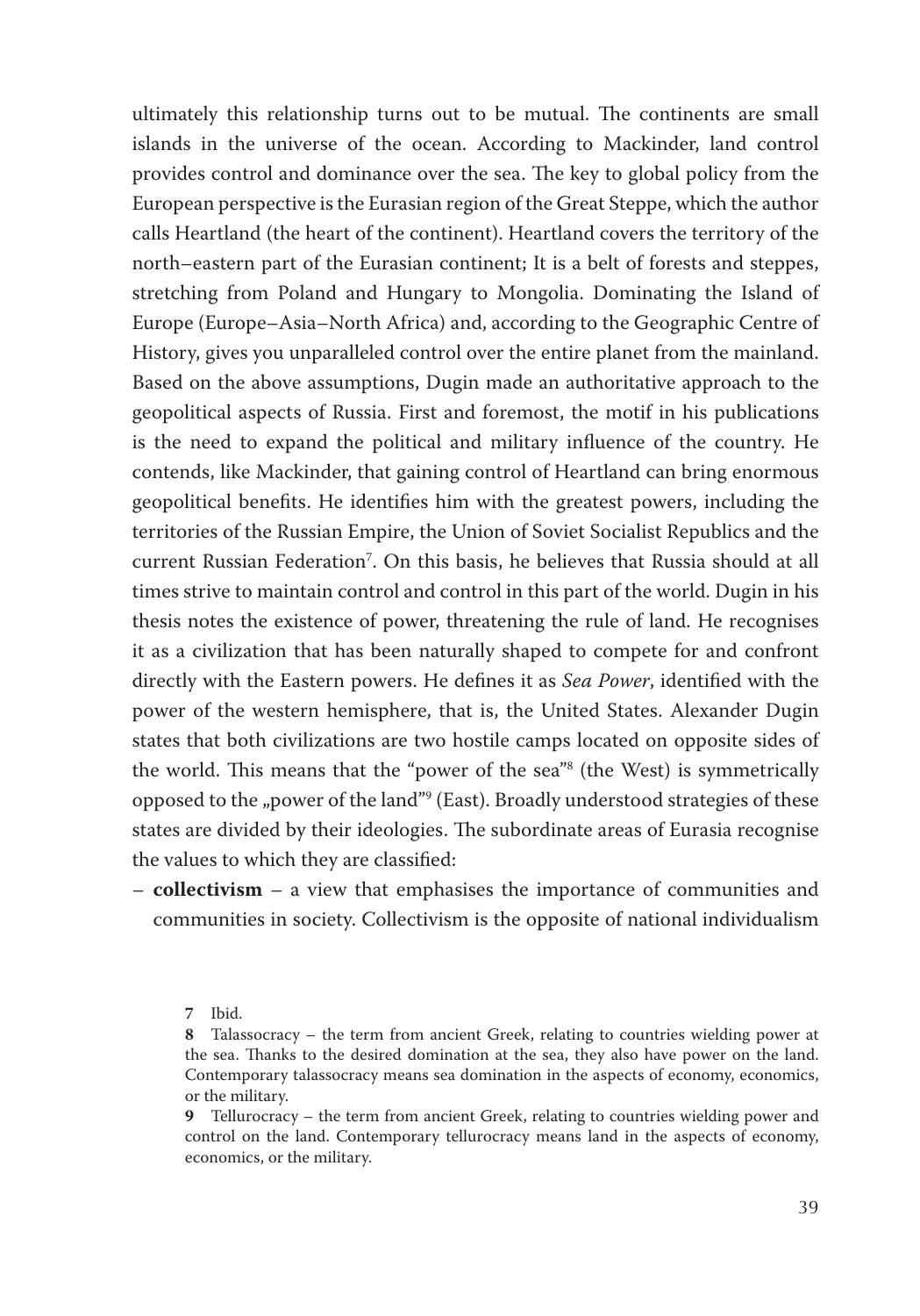in the context of an individual's view. Consequently, this value calls for the promotion of goals and good for groups;

- **solidarity in interpersonal relations** a view derived directly from the idea of collectivism, referring to deep bonds in a particular community. It also means the unification of individuals from the same nationality;
- **tradition** that is, the view that, based on the transmitted content of culture, a specific social group that recognises the values as important and necessary for the development of their country and its future. Culture in this case includes: beliefs, views, way of thinking, behaviour, social norms;
- **spiritual values**.

*Sea Power*, as a counterweight to the Eurasian territories, professes quite different views on the basis of which Western civilization was born. Dugin defined it as Atlantic areas, built in harmony with the Roman patterns prevailing on them based on Catholic and Protestant religions. The values of the Atlantic are:

- **individualism** the opposite of collectivism, widespread and highly valued in the Eurasian territories. A view that accepts the human individual as the highest good in society, and fulfills its needs as the overriding issue;
- **liberalism** ideology and political direction, promoting broadly understood freedom as the greatest value. Its characteristic features are individualism, opposing collectivism, belief in equality, tolerance, autonomy, individual freedom, bodily integrity, and political pluralism;
- **capitalism** the system of functioning of the economy of the country, based on the private ownership of means of production, which ultimately can be profitable. Capitalism also involves unrestricted free trade in goods;
- **materialism** is an attitude that is related to the development of capitalism. It means that a person is completely focused on material values such as money, finances and profits. The person who represents such a position is not interested in social bonds and building solidarity in relations between people;
- **globalism** a set of beliefs about the process of globalisation, based on the view of global prosperity, the emancipation of individuals, the spread of values (e.g. human rights), and the world becoming significantly (to a large extent positive);
- **technocracy** the concept of a social system in which authority and senior positions would be made by experts with specialist knowledge in a specific field of study or economy of exceptional importance for the proper functioning of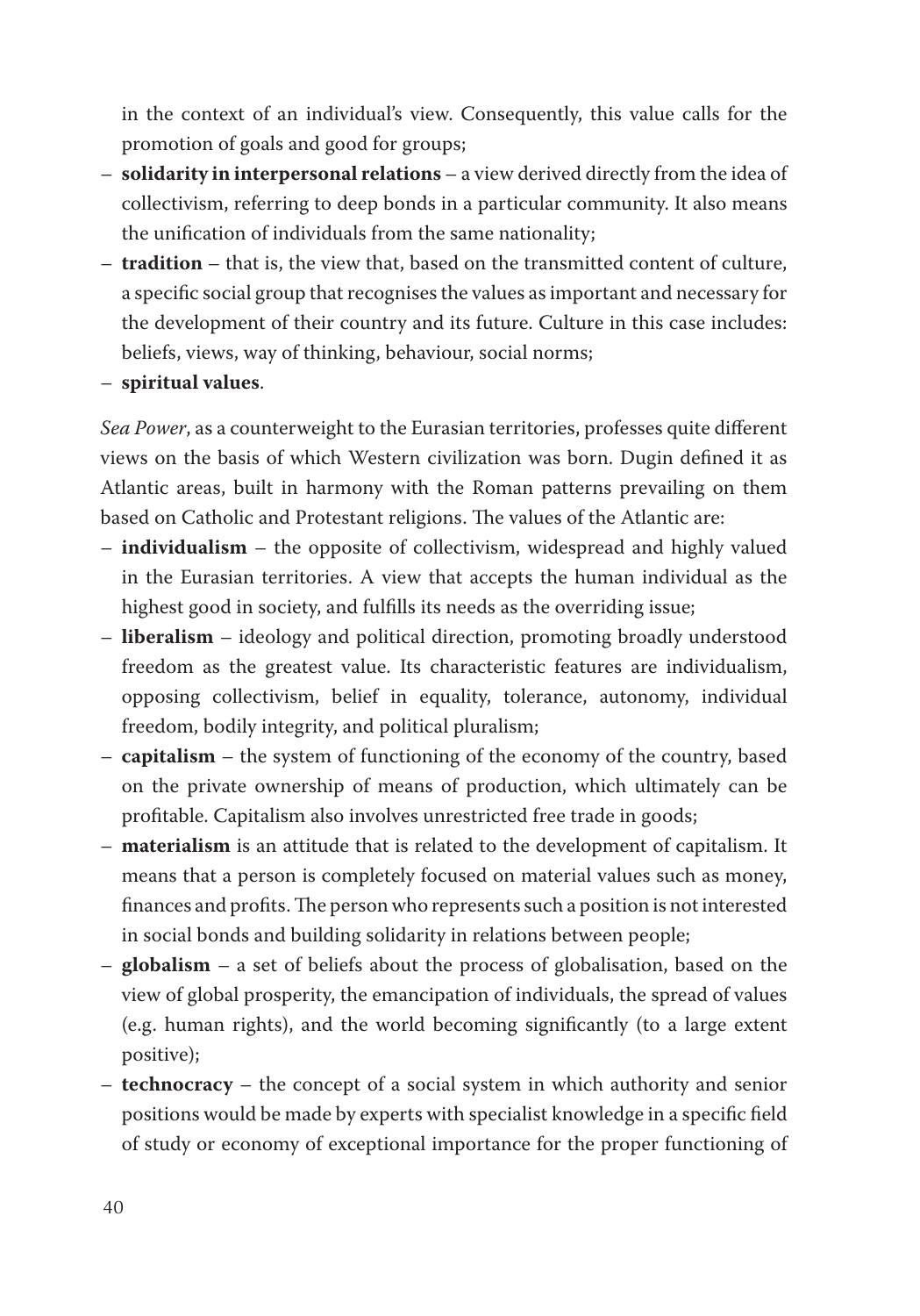the state. Technocrats believe that the concept promoted by them can influence changes in the social and cultural spheres. In the social sphere, it guarantees professionalism on the basis of "experts–species", guided by the motives of the best solution of various matters. In the cultural sphere, it offers some degree of self–improvement to individuals. According to the ideology of technocratism, scientific knowledge is only available to a small group of people.

According to the assumptions set by Alexander Dugin, Russia has the appropriate predisposition to become the world's largest land power, identified in the first geopolitical concepts with Heartland. However, the power of West Power, the Atlantic civilisation identified with the United States, remains a precondition for this power.

Taking into account the theses that are based on philosophical ideologies and geopolitical determinants, we can show a varied circulation of information used in the above superpowers – the United States and Russia. The American war in cyber space is network–centric (net–centric warfare). In the simplest sense, the concept of the cybersecurity information field is a platform for fast and efficient exchange of information, most often for the benefit of the military, using advanced electronic devices. This solution aims to provide the desired advantage over the opponent by distributing data regardless of geographic location. In terms of the use of cybernetics for the needs of US troops, it also includes:

- creating a new information infrastructure for the armed forces;
- interactive components, compatible with infrastructure resources;
- very fast links, allowing for coordinated data flow.

Based on United States' strengths and measures, Dugin states that the actions they take are based primarily on advanced technology and trained IT specialists with knowledge of the effective use of their resources. This enables them to gain an information advantage, delivered in real time, to increase combat capability by distributing it to all potential customers. The Atlantic Battle Network model is defined as an artificial process that increases the enemy's demand for information and limits the enemy's access to it while providing the widest possible access to data, using network mechanisms and feedback tools, while protecting the troops from the enemy<sup>10</sup>.

#### **10**  A. Dugin, *Gieopolitikapostmoderna*, (trans.) P. Sieradzan, Geopolityka, 1(2), 2009.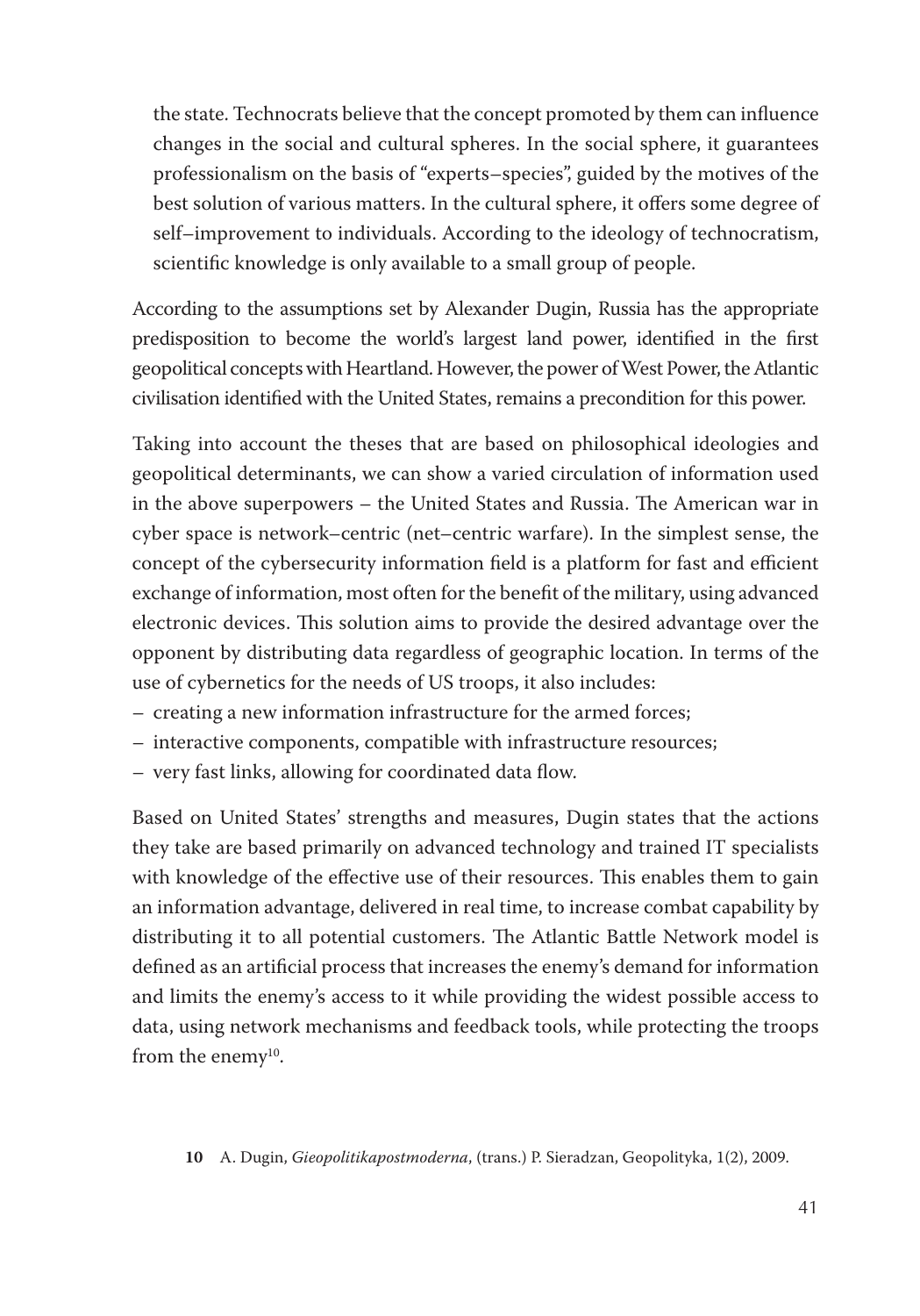In order to gain an advantage over it, Dugin issued a forecast for the development and modernisation of Russian resources, defining the Eurasian model he developed for the first time. The Russian theory of information wars can be described as an example of interdisciplinary applied science. It refers to a very wide range of actions aimed at attaining the intended political, economic, social, military, intelligence, counterintelligence, diplomatic, propaganda, psychological, information and educational purposes<sup>11</sup>. With the desire to match the US–based network of cyberspace, Dugin is expected to set up a staff of high officials, intellectuals, special services, political scientists, academics, cultural activists and patriotic–oriented journalists. In this way, the effect of combining the elements of the cyano–centric approach, which is prevalent in the "postmodern" West with the Russian specifics of the fight against information<sup>12</sup>, will be possible. It is defined as a phenomenon focused on mass consciousness in the interstate rivalry of civilisational systems in cyberspace, using particular means of controlling information resources and being used as **information weapons**<sup>13</sup> . For the Eurasian model to be effective, modernisation of all Russian institutions, organisations, services and network and communication lines must be carried out. This means that information vectors of symmetrically aligned models would be directed in opposite directions of network destruction.

### **Panarin's Information Fight Model**

Another example of a pattern of information warfare is a model developed by a political scientist and professor at the Diplomatic Academy of the Ministry of Foreign Affairs of the Russian Federation, Igor Panarin. He based his theory on the basis of the need to actively counter Russia against the United States in the context of information operations. There are two events that are significant

**<sup>11</sup>** M. Orzechowski, *Koncepcja walki informacyjnej jako element bezpieczeństwa Federacji Rosyjskiej. Wojna w Donbasie jako study case zastosowania elementów walki informacyjnej*  [in:] *Polska – Rosja, Polityka bezpieczeństwa Federacji Rosyjskiej*, ed. M. Kaszub, M. Minkin, Wydawnictwo UPH, Siedlce, 2016, p. 105.

**<sup>12</sup>** J. Darczewska, *Anatomia rosyjskiej wojny informacyjnej. Operacja krymska – studium przypadku*, OSW, Warsaw, 2014, pp. 17–18.

**<sup>13</sup>** M. Orzechowski, *Koncepcja walki informacyjnej*…, op. cit.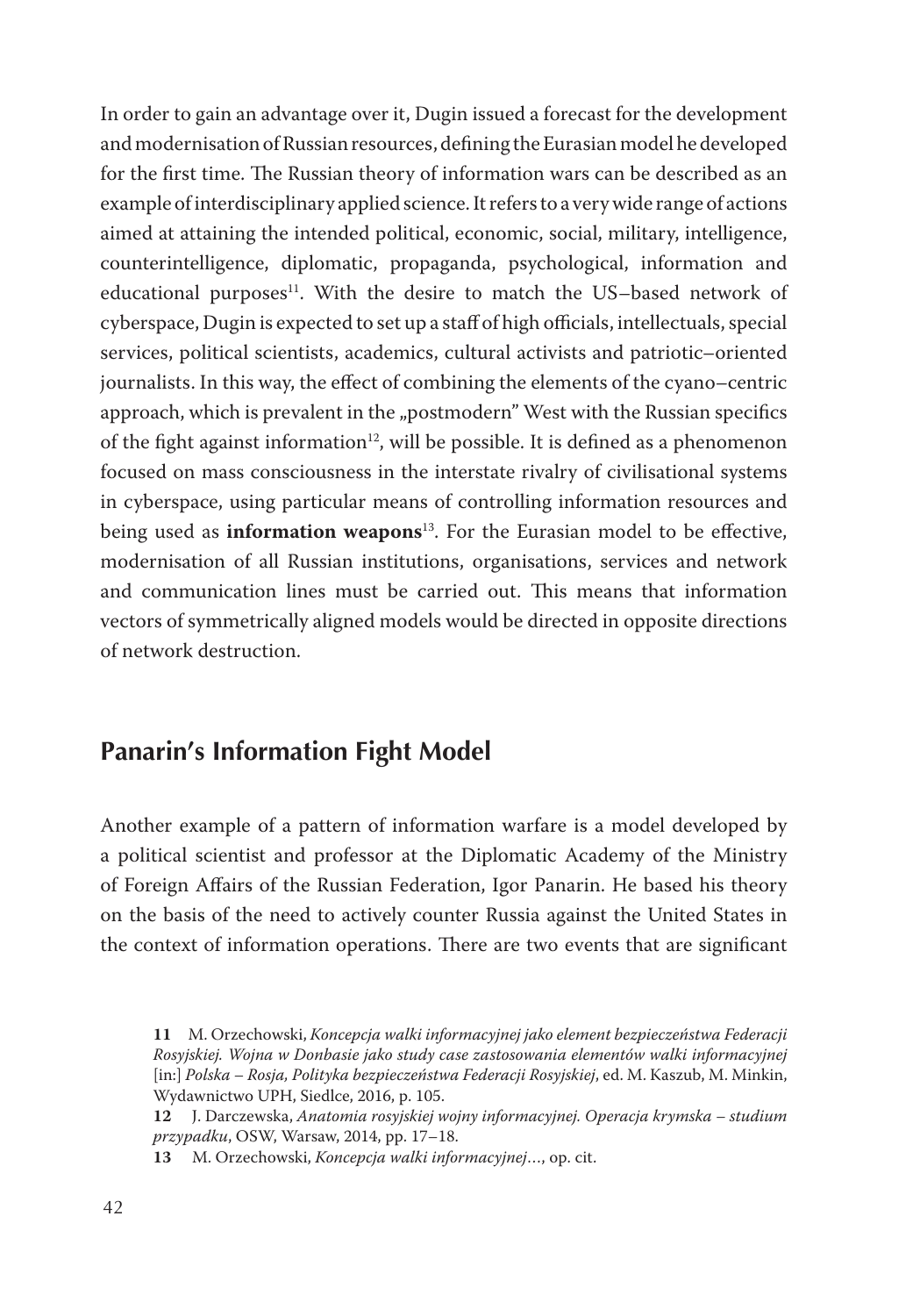for the Russian Federation, which define the expression of the aggression of the West. There is a ring that ended in the break–up of the Union of Soviet Socialist Republics in 1991, considered to be the largest contemporary land power in the world, and rivalry (among other things in technological advances) that began at the beginning of the present millennium. According to forecasts by prof. Panarin, this will end in 2020 with the domination of Dobra, which is the advantage of the Russian Eurasian model over the American Atlantic model<sup>14</sup>.

Igor Panarin assumes that contemporary information attacks are an initiative of the United States alone to control the public using their own highly–developed information aggression tools. Like Aleksandr Dugin, they define them as artificial processes, based solely on highly advanced technical means. In his work, he distinguishes three aspects of cyberwarfare, in line with Dugin's assumptions in the context of the Russian Information War, as a weapon of human consciousness perceived by the surrounding reality. As a first aspect, prof. Panarin defines actions that are in fact actual impact operations, which include:

- **– social control** it is a conscious effort to influence the behaviour or way of thinking of a community, with the aim of achieving specific goals. In the context of information, social control means influencing people's cognitive processes, emotions, motivations or shaping persistent attitudes through selective control of information flow, for example, by encouraging positive and negative prejudices, targeting interests, informing the shape of desired public acceptance;
- **– social maneuvering** this is an intentional form of controlling individuals to achieve the intended benefits. Social maneuvering strives to subordinate itself to a certain population of citizens of a given state by the opponent (e.g. a hostile country) defined as an information aggressor. With the help of the acquired groups, the information aggressor can take control over the resources and structures of the country that is the cyberattack object;
- **manipulation of information** action involving a camouflaged effect on the behaviour and awareness of individuals and social groups in order to achieve planned goals. It includes a number of techniques such as moralising (for example, prompting and warning), provocations (e.g. inducing individuals to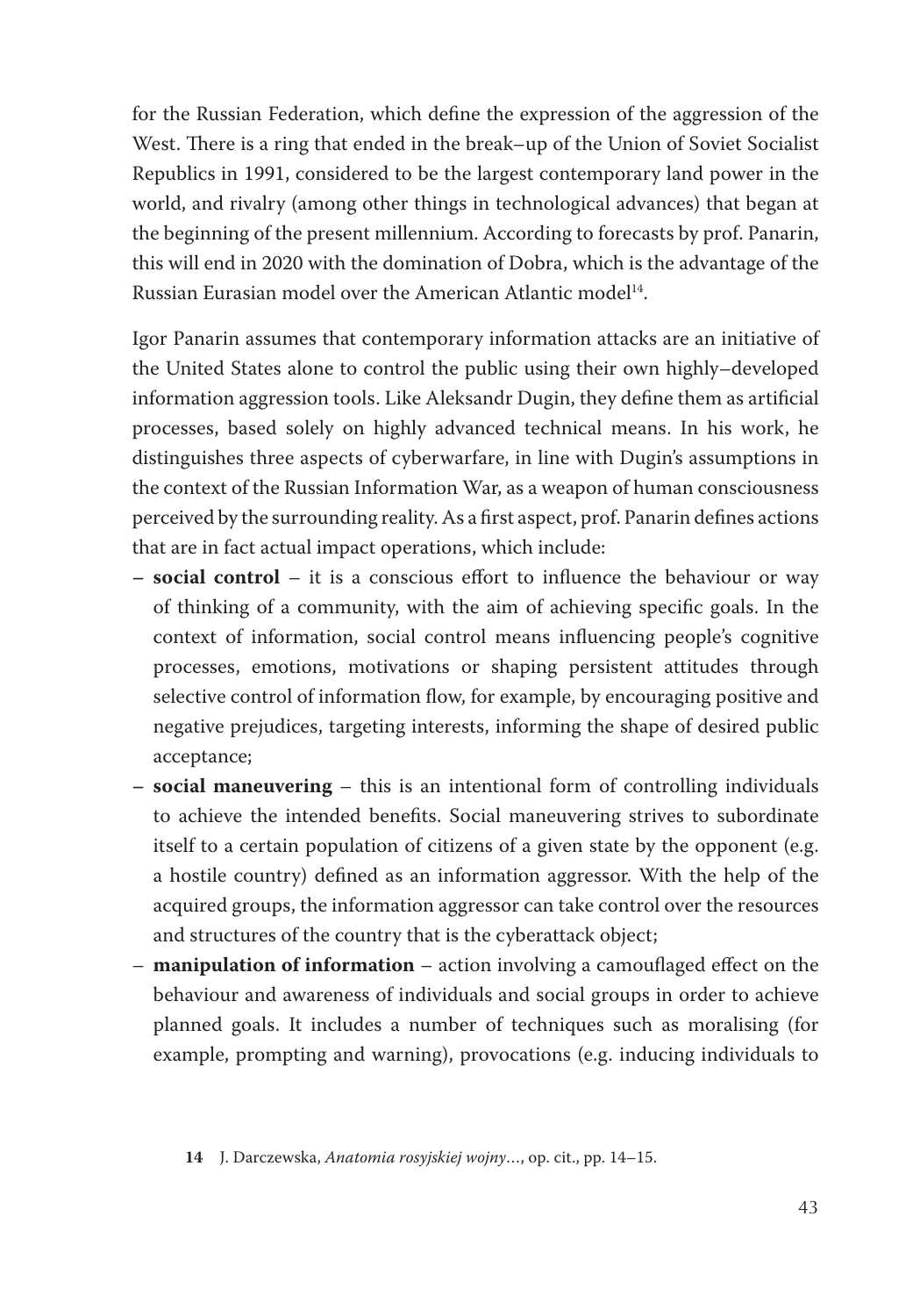perform an activity they would normally not have done), ridiculing people (e.g. provoking situations where the subject of manipulation is ridiculed), disseminating national or racial stereotypes (e.g., in the form of a brief picture of a group of people functioning in the consciousness of members of another group);

- **disinformation** involves deliberately falsifying existing information and passing it on to the public to mislead. Disinformation is particularly important in the security and defence aspects of the state. An example of this might be misleading an opponent about the possession of an atomic weapon that does not exist;
- **information fabrication** a process defined as the production of new information in order to falsify it and then disseminate it in society;
- **lobbing** an action to influence influences by specialised advocates of interests on public authorities based on a communication strategy. Lobbing includes a structured cycle, including: decision analysis, policy of a particular authority, strategic goals, SWOT analysis, ongoing monitoring of events;
- **blackmail** a form of criminal activity based on attempts to force a particular individual to perform a particular activity, to abandon or disclose certain (partially or wholly real) information using tools in the form of verbal threats or physical violence;
- **enforcing the desired information** a form of criminal activity involving the use of verbal threats or physical violence to obtain information of significant and important character.

Another factor highlighted by prof. Panarin is the tool for running a Russian information war in cyberspace. Once the action has been taken, it states that appropriate measures must be taken that directly affect the collective population. Among these tools, he made a division into secret and overt and then distinguished:

**– propaganda** – one of the tools based on purposeful action to shape the minds, behaviour and way of thinking of a particular group of people, involving emotional and intellectual manipulation. The types of propaganda include: black propaganda (as a source of information to a false sender), grey propaganda (the source and source of information for the recipient remains unknown) and white propaganda (source and origin of information is credible);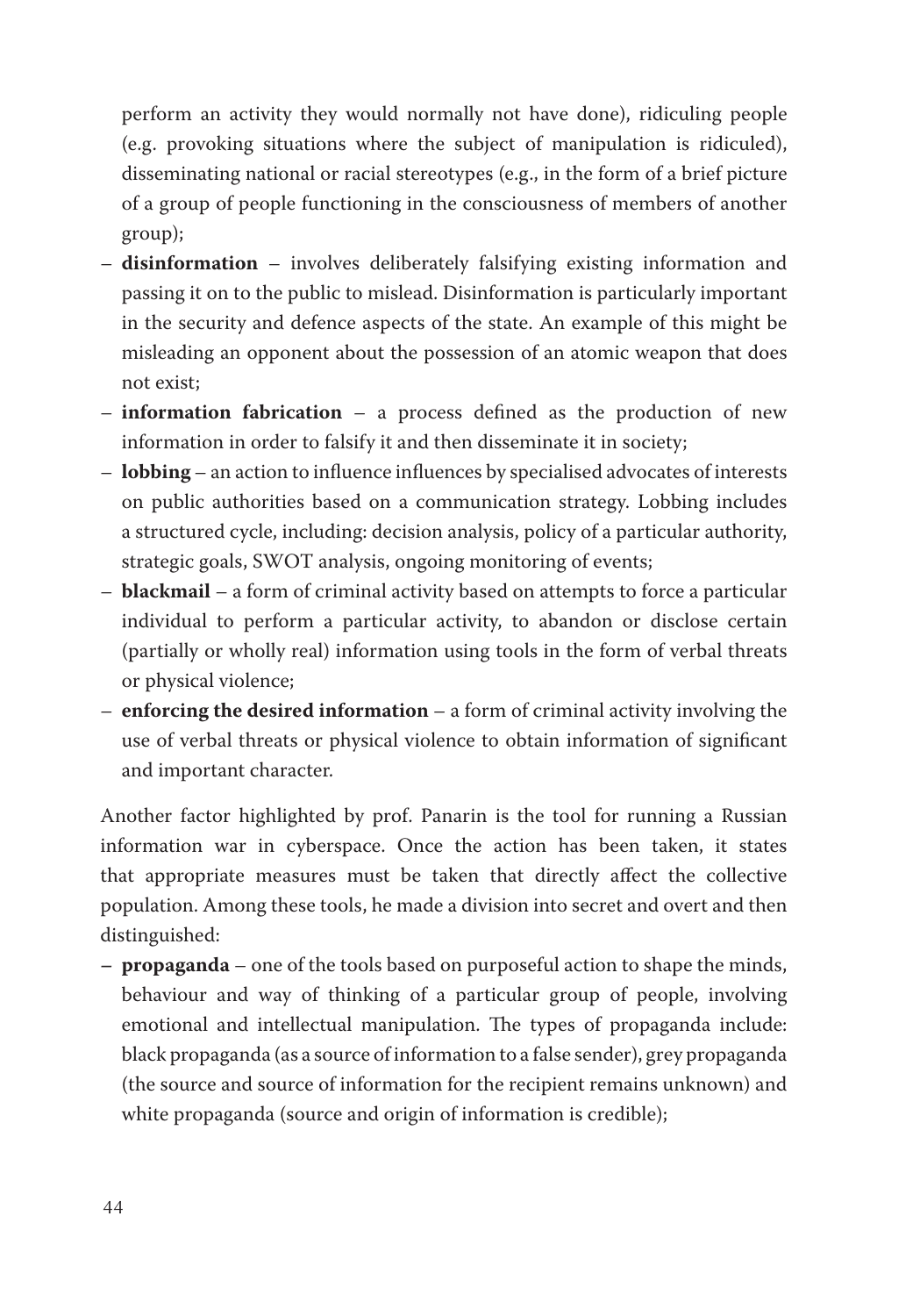- **intelligence** defined as a special service, established for the acquisition of classified information about the enemy, dealing with its processing, storage, analysis and transfer of power;
- **analytical component** in the context of information warfare, this is an action based on uninterrupted control of mass media while analysing the current situation or changes in the monitored environment;
- **organisational component** in terms of information warfare, this is the whole of the management structure in the process of ongoing cybernetic operations, which can include coordination and steering channels or agents that have a special significance for information provided by the media;
- **other conjugated channels** largely related to diversionary activities.

Noting the current realities of the world's processes, Professor Panarin states in his accepted theory of the fight information model chain of management that it must be completely adapted and adequate for the national telecommunication control system. In addition, it believes that effective interaction through practical operations, using appropriately selected tools, should be enriched with the experience of China and the United States<sup>15</sup>. To this end, he defined the management sequence, which was performed sequentially in the following steps:

- **planning and forecasting** two parallel processes that fulfill different functions, yet constitute an effective and uniform scheme of action. Planning an information operation means a specific form of action, it refers to the elements and means used to implement a plan. Predictability is the ability to predict occurrences, in which influence and possible intervention are impossible;
- **organisation and stimulation** organisation consists of a set of activities, based on the acquisition of the necessary resources (e.g. human, informational, financial), allowing the actual achievement of the intended objectives. In the context of the information fight, stimulation is the pursuit of information, the creation of appropriate conditions and the coordination of its flow;
- **feedback** feedback received from the output of the output system, system or process output signals to the input signals;
- **correcting an operation** it improves possible deviations during the information operation that may be decisive for its operation;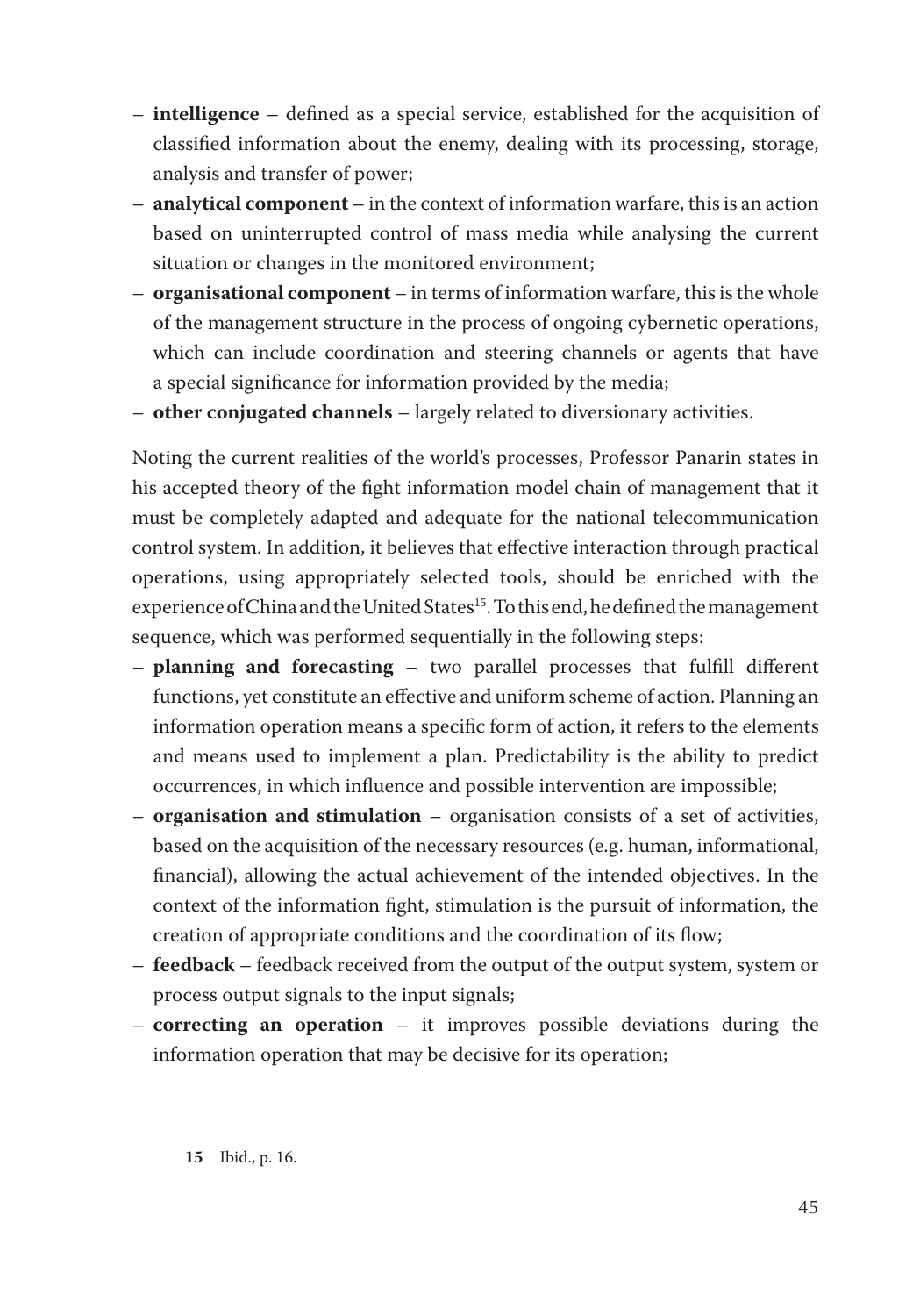– **performance check** – a theoretical concept that can be implemented as a practical activity, consisting of procedures, instructions, principles and mechanisms. Control of the implementation of the operation supports the management process, which leads to the acquisition of the desired information and the same attainment of the intended objectives.

# **Libicki's Information Warfare Model**

Another example of the theory that comes down to the multifaceted essence of information warfare is the modern network battle model developed by Martin Libicki. It determines the cyber space as a virtual medium, much less measurable than earth, water, air space and space and even the spread spectrum of electromagnetic waves. One of the basic ways to understand cyberspace as an environment for cyberattacks is to divide it into three basic layers (Figure 2).



Source: Own work.

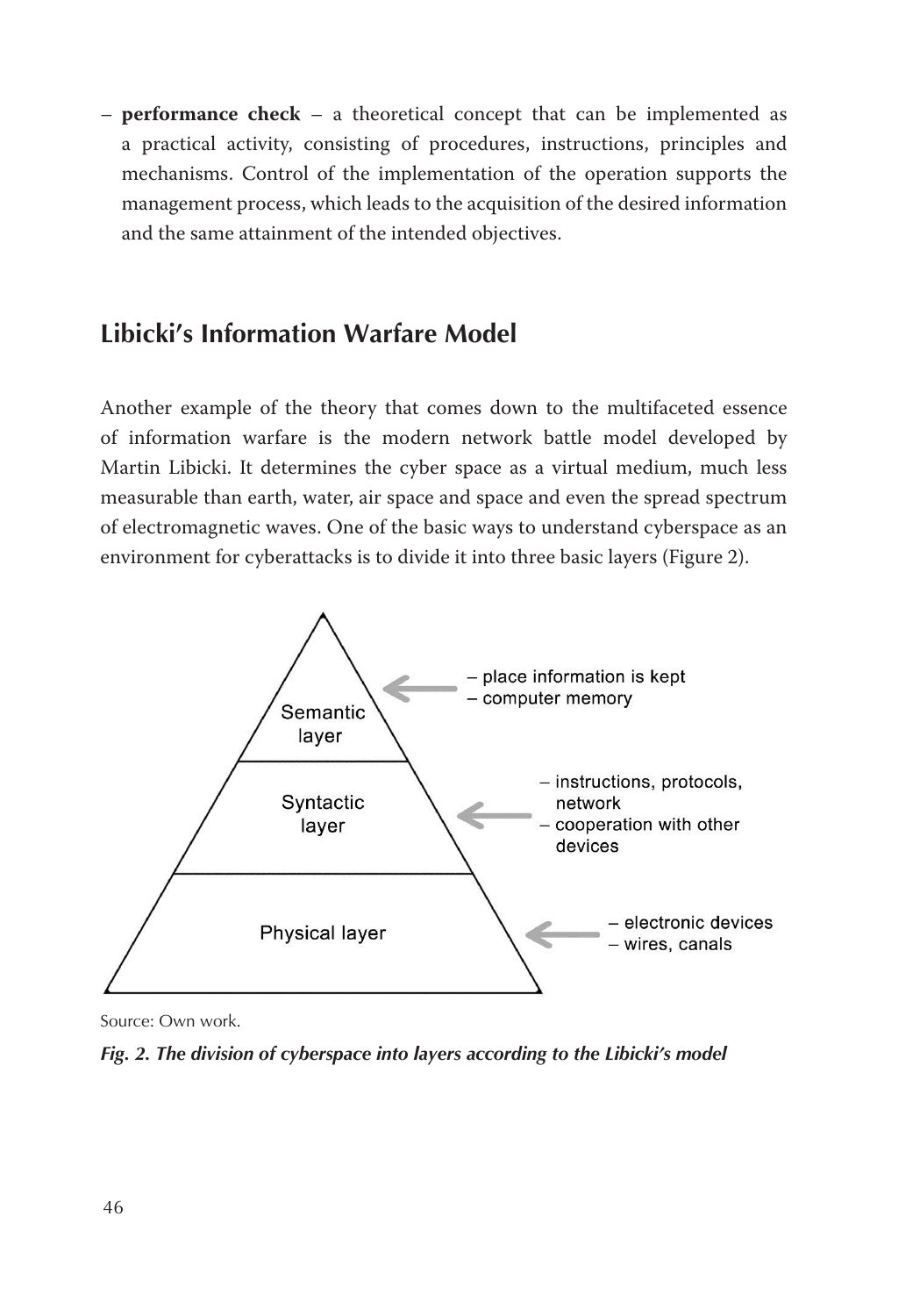These layers are:

- **physical layer** it includes all components of a given information system, including electronic devices (e.g. computers), cables, communication and telecommunication channels, etc. It is the foundation of any system, giving it a material form;
- **syntactic layer** (located above the physical layer) this level contains instructions that designers and users pass on to the computer and protocols so that the machines interact with another recognised device in the areas of: packet, addressing, routing, document formatting, and database manipulation, This is a particular area in the context of threats from network hackers who work most often in the network;
- **semantic layer** (which is the last element in the hierarchy and located above the remaining layers) – contains information that is stored in the devices created for this device, i.e. computer memory. Some information, such as address lookup tables or printer control codes, are intended to manipulate the system; they are in semantic form (regarding information itself), but in syntactic syntax (referring to the process). Other information, such as cutting instructions or process control information, applies to automatically controlled computers<sup>16</sup>.

Based on the assumptions it made regarding the layered construction of cyberspace, Libicki distinguished seven forms of information warfare<sup>17</sup>. The concept of a network war defines a conflict that triggers processes that include special protection, manipulation, degradation and failure to provide information. Taking into account the phenomena as practical operations, he defined the following schemes by making the network interaction typology:

- **Command and Control Warfare** (C2W18) as a conflict that prevents efficient execution of decision–making processes at the highest levels of command and control and infiltration of information to performers of entrusted functions;
- **intelligencebasedwar** (IBW) a conflict involving two actions simultaneously: the protection and monitoring of their own information systems, and the efforts and commitment of resources aimed at depriving the opponent of relevant

**<sup>16</sup>** M.C. Libicki, *Cyberdeterrence and cyberwar*, RAND Corporation, 2009, p. 12.

**<sup>17</sup>** M.C. Libicki, *What is Information Warfare?, National Defense University, Center for Advanced Concepts and Technology*, Washington D.C., 1995, p. 1.

**<sup>18</sup>** The acronym comes from English words – command and control (often referred to  $as - C2$ ).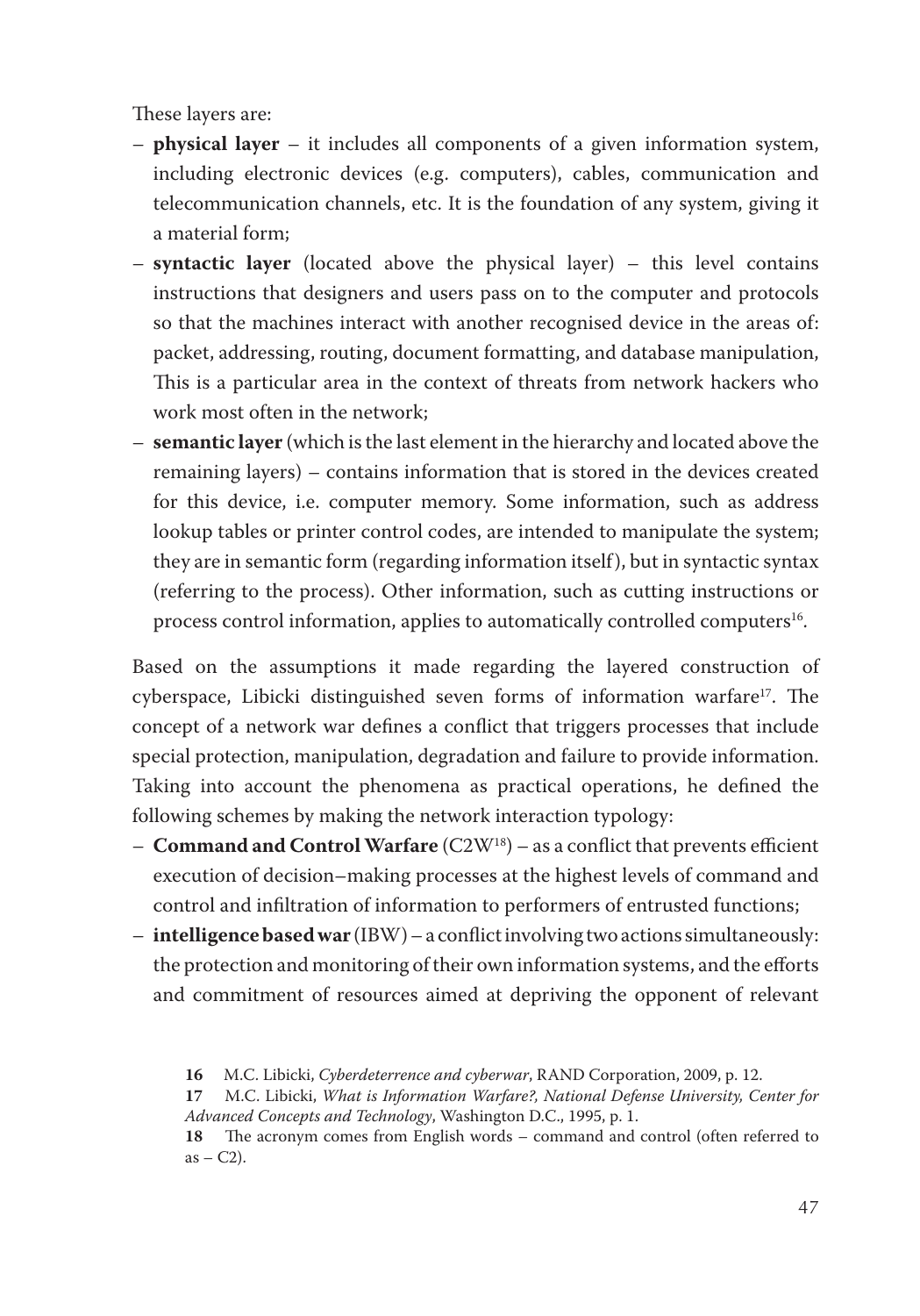data or knowledge resources which could potentially lead to dominance on the battlefield;

- **Electronic War** (EW) as a conflict using its own means of electromagnetic emissions to disrupt the flow of information or completely prevent any hostile activity or technical means employed by it. Among the forms of electronic warfare can be distinguished: active and passive electronic battle and electronic support;
- **– psychological war** (Psychological Operations PSYOPS) a conflict involving a system of treatments, most often of a propaganda nature, aimed at the public in order to influence it and bring about change of views on a given subject using the resources of manipulated information;
- **hacker war(s**<sup>19</sup>**)** on software systems a conflict aimed at attacking communication systems and opponents' computers by persons who possess a number of practical and informational skills in the field of computer science that can compromise security and acquire the stored resources;
- **– InformationEconomicWar** (IEW) a conflict based primarily on the blockade of infiltration, manipulation and manipulation of its content in order to achieve planned targets on the economic aspects of the state, which can significantly destabilise its national security;
- **Cyberwar** a conflict that involves the use of computers, network connections, and any other means of storing or distributing information in order to carry out cyberattacks on enemy systems after planning multivariable scenarios, often of a futuristic nature<sup>20</sup>.

**19** A hacker – a person of high practical computer skills, knowing many programming languages and operational systems, and good orientation in the Internet. Hackers who have very good knowledge can even influence the higher level of safety of banks and state institutions, and they also can pose a threat to them.

In colloquial language, the word hacker became a symbol of a computer burglar, who, using remote means of access, breaks into IT systems for fun or some other purpose. It is worth remembering, though, that hacking itself is not a bad thing. It is looking for new solutions, enriching skills to be the best in your field of IT. A hacker can be a criminal if s/he uses the knowledge to commit a crime., Encyclopedia of Law, http//www.gazetaprawna/ encyclopedia/pawo/hasla/haker.html [accessed: 02.07.2017].<br>20 J. Dereń, A. Rabiak, NATO a aspekty beznieczeńs

**20**  J. Dereń, A. Rabiak, *NATO a aspekty bezpieczeństwa w cyberprzestrzeni* [in:] *Cyberbezpieczeństwo jako podstawa bezpiecznego państwa i społeczeństwa w XXI wieku*, M. Górka (ed.), Difin, Warsaw, 2014, p. 211.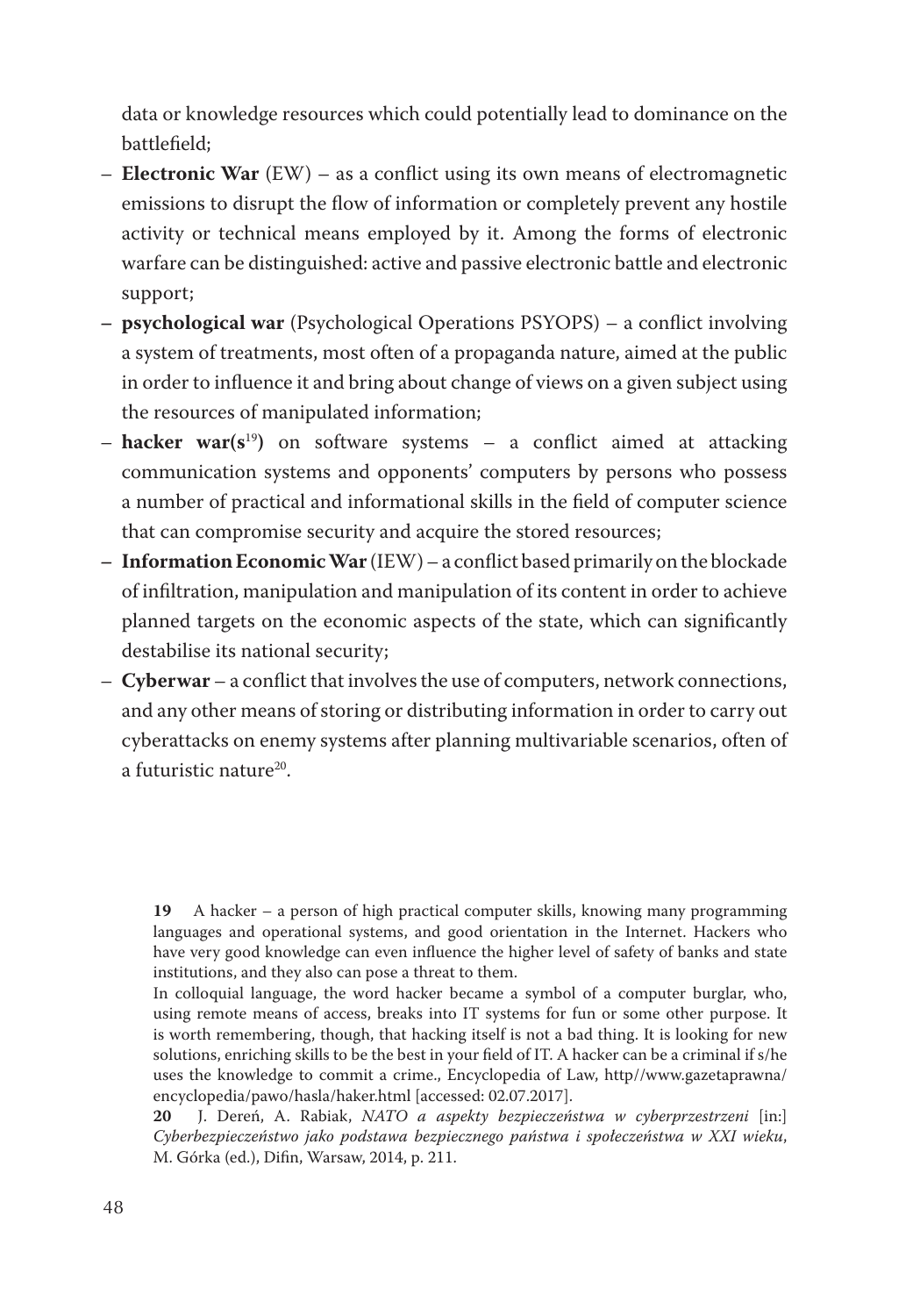# **Conclusions**

With regard to the research question put forward, it is important to acknowledge that the models of cyberspace information identified in the form of theoretical assumptions, give them the potential to be used in cyberspace to achieve their intended purpose, most often through cybercriminal acts. Therefore, the specificity of this environment can not be understood as a uniform virtual area, allowing for a specific set of actions performed in it. For this reason, it should be emphasised that the models developed and described above are not related in any way, but have only a few common features.

In synthetic terms, John Warden's decapitation theory assumes that the greatest impact on the opponent is possible with a correctly defined centre of gravity (CoG) using the characteristics of cyberspace, penetrating all the circles defined by him. Russian models of information war disseminated by Alexander Dugin include technological breakthroughs in the East (Russia) and the West (United States), as well as national and cultural values that are crucial for the further development of practical cyber–space activities. In addition, they distinguish not only the processes in society, but also the tools, i.e. any means directly affecting the given population after the orientation of the team. For this sequence to follow certain standards, a chain of management focused solely on information processes was established. Its author is prof. Igor Panarin, who develops and complements the Eurasian and Atlantic information model in his work. One of the factors that focus on the complexity of cyberspace is its division into layers according to Martinez Libicki's network battle model. This concept draws particular attention to the fact that none of these layers can exist without electronic devices.

In conclusion, it should be emphasised that the material presented in the paper should be treated as a contribution to a broader discussion with specialists from many fields. It is also part of a larger study on the evaluation of developed information technology fight–in–cyberspace models.